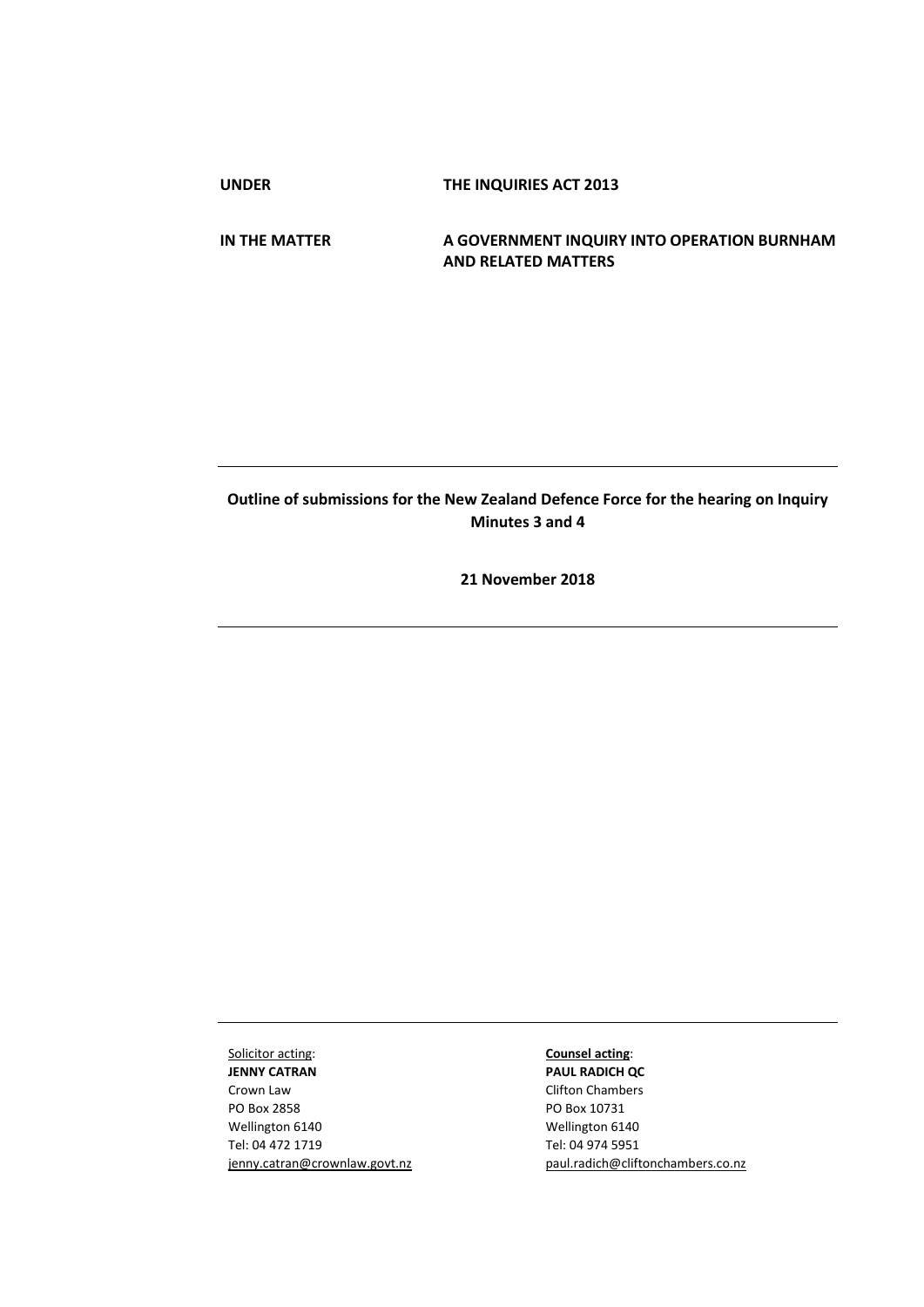- 1. The procedural scheme prescribed by the Inquiries Act 2013 contains a comprehensive package of principles that focus both on open justice and efficiency. It provides mechanisms that are quite different from those that must apply in conventional litigation to deliver fairness.
- 2. NZDF sees the procedure contemplated by the Inquiry in Minutes 3 and 4 as being well in line with the type of procedure the Act enables for an inquiry of this type, which features national security, international confidence and vulnerable witness considerations.
- 3. NZDF sees the procedures contemplated by the Inquiry as meeting the natural justice rights and interests of those involved while enabling the inquiry to progress efficiently. It adds the following points, designed to address the scheme comprehensively, to those in the Crown's submissions.

## **The statutory scheme and related considerations**

4. The scheme of the Inquiries Act, as it relates to matters of procedure, involves the interplay of a range of competing considerations, many of which do not and cannot feature in proceedings in the courts. The scheme – considered in terms of a procedural sequence – may be summarised in this way:

## (a) *Section 14 – A broad discretion*

An inquiry is to conduct its inquiry as it considers appropriate but it must, both, comply with the principles of natural justice and have regard to the need to avoid unnecessary delay or cost.

Natural justice is expressed on the basis that, if an inquiry proposes to make a finding that is adverse to any person, the inquiry must be satisfied that the person is aware of the matters on which the proposed finding is based and has an opportunity to respond.

Beyond that, there is no restriction on an inquiry deciding whether, for example, to call witnesses, hold hearings, receive submissions or allow cross examination.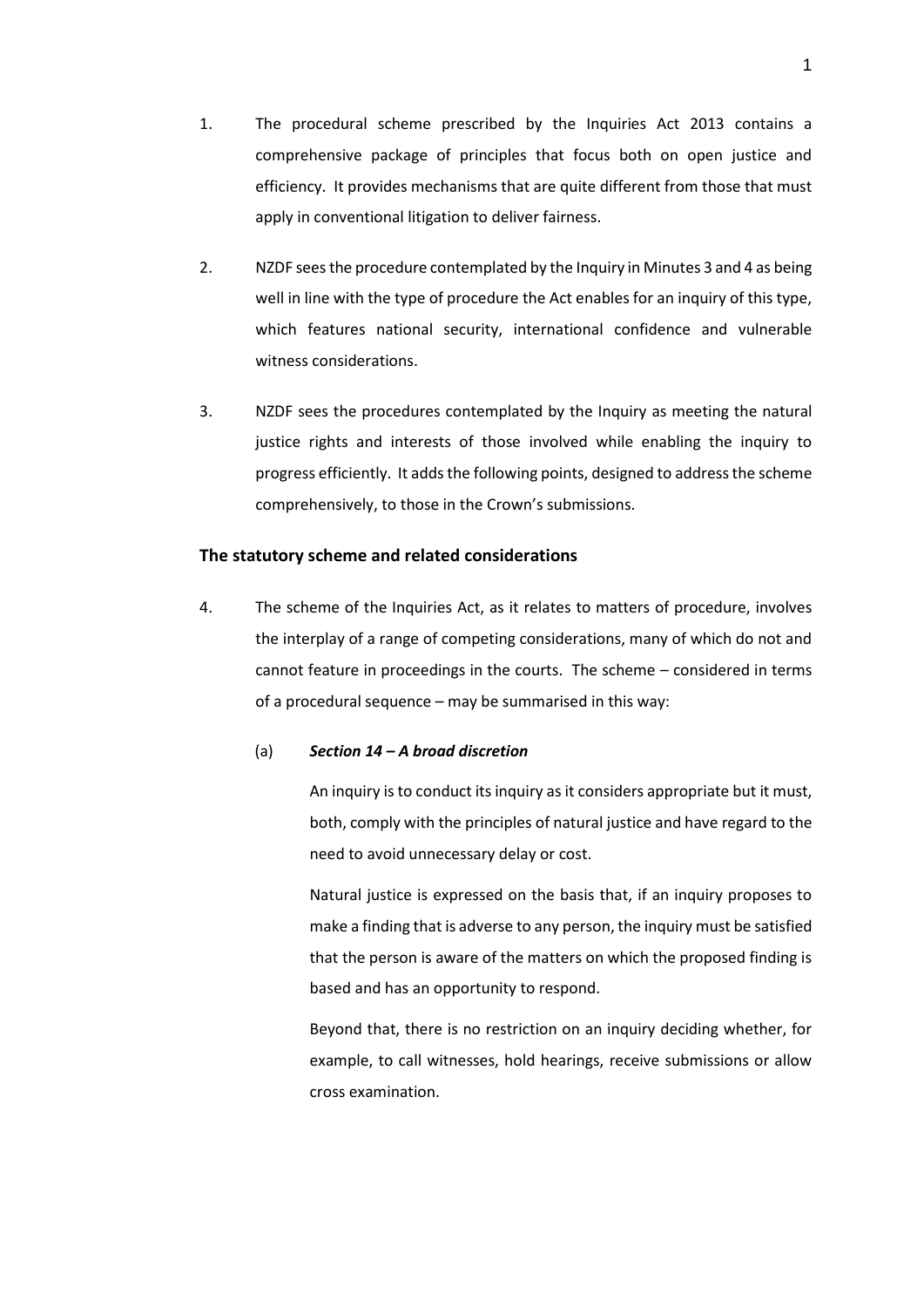#### (b) *Section 20 – Production of documents and information to the inquiry*

An inquiry may require the production of documents and information. In doing so it may examine any document for which privilege or confidentiality is claimed or refer the document to an independent person to consider whether the claim for privilege or confidentiality is justifiable or whether the document should be disclosed.

## (c) *Section 22 – Disclosure of evidence to other participants in an inquiry*

An inquiry may order a person to disclose a document or information to another person participating in an inquiry on appropriate terms and conditions.

## (d) *Section 15 – Restrictions on publication and private hearings*

An inquiry may forbid the publication of relevant material, restrict public access to any part of an inquiry and hold the inquiry or any part of it in private. Before doing so, it is to take into account a range of criteria including "the benefits of" observing the principle of open justice, risks to public confidence, the need to ascertain facts properly, prejudice to security, defence or economic interests of New Zealand, privacy and the administration of justice.

## (e) *Section 27 – immunities and privileges*

A party may invoke the immunities or privileges they would have in civil proceedings through relevant Evidence Act provisions; including s 70 of the Evidence Act which enables a direction that information relating to matters of state is not to be disclosed if the public interest in disclosure is outweighed by the public interest in withholding the information.

However, in deciding whether to order disclosure of documents received by the Inquiry to other participants under s 22 and/or to restrict public access to information under s 15, the broader considerations in ss 14 and 15 will apply.

5. With the subject matter and features of this Inquiry in mind, the Inquiry's Terms of Reference emphasise the ability of the Inquiry to hold the Inquiry, or any part of it, in private or to restrict access to inquiry information in order – amongst other considerations and for any other reason the Inquiry considers appropriate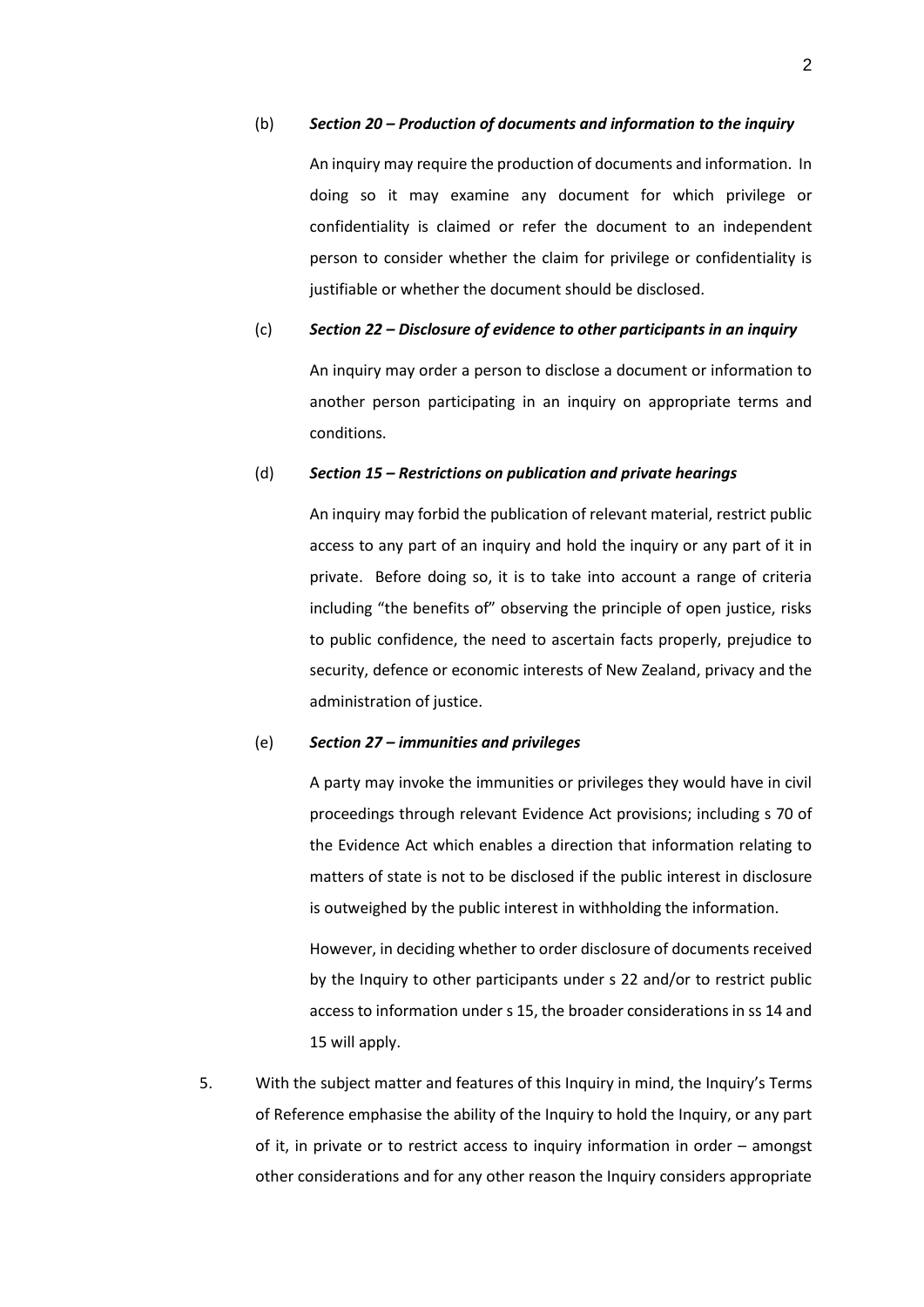– to protect security and defence interests and international relations, to protect information provided on the basis of confidence by another country, to protect the identity of witnesses, to ensure that individuals fair trial rights are protected.

- 6. Although the Inquiry must carry out its functions "effectively, efficiently, and fairly",<sup>1</sup> and must comply with the principles of natural justice,<sup>2</sup> the courts have emphasised that inquiries are not courts of law; "they do not have the power of determination, and their recommendations and findings bind no one. *The corollary is that inquiries do not come with all the protections of a court hearing*."<sup>3</sup>
- 7. Often, a government inquiry is necessary precisely because the issues cannot be determined within a conventional judicial framework:<sup>4</sup>

For my part I have reached the reluctant conclusion that, by their very nature, claims of the sort advanced here, targeted as they are principally against the Intelligence Services, are quite simply untriable by any remotely conventional open court process…

[C]ases of this kind, necessarily involving highly sensitive security issues should go for determination by some body … which does not pretend to be deciding such claims on a remotely conventional basis…

Obviously, I need hardly add, claims of the sort made here – of the complicity of the Intelligence Services in torture – ought not simply to be swept under the carpet. That, of course, explains why, these particular claims … are to be the subject of an inquiry.

8. Similarly, although the Inquiry is, at times, $5$  required to take into account the principle of open justice:<sup>6</sup>

> The application of the open justice principle may vary considerably according to the nature and subject matter of the inquiry. A statutory inquiry may not necessarily involve a hearing. It may, for example, be conducted through interviews or on paper or both. It may involve information or evidence being given in confidence. The subject matter may be of much greater public interest or importance in some cases than in others.

9. In the NZDF's view, the Inquiry has accommodated appropriately the principles of natural justice and open justice:

**.** 

<sup>4</sup> *Al Rawi v The Security Service* [2011] UKSC 34 (UKSC) at [86] and [87].

 $1$  Inquiries Act 2013, s 3(1)(c).

<sup>2</sup> Inquiries Act 2013, s 14(2).

 $3$  Law Commission "The Role of Public Inquiries – Issues Paper 1" (Wellington, 2007) at [103] (emphasis added).

<sup>5</sup> Inquiries Act 2013, s 15(2)(a).

<sup>6</sup> *Kennedy v The Charity Commission* [2014] UKSC 20 (UKSC) at [125].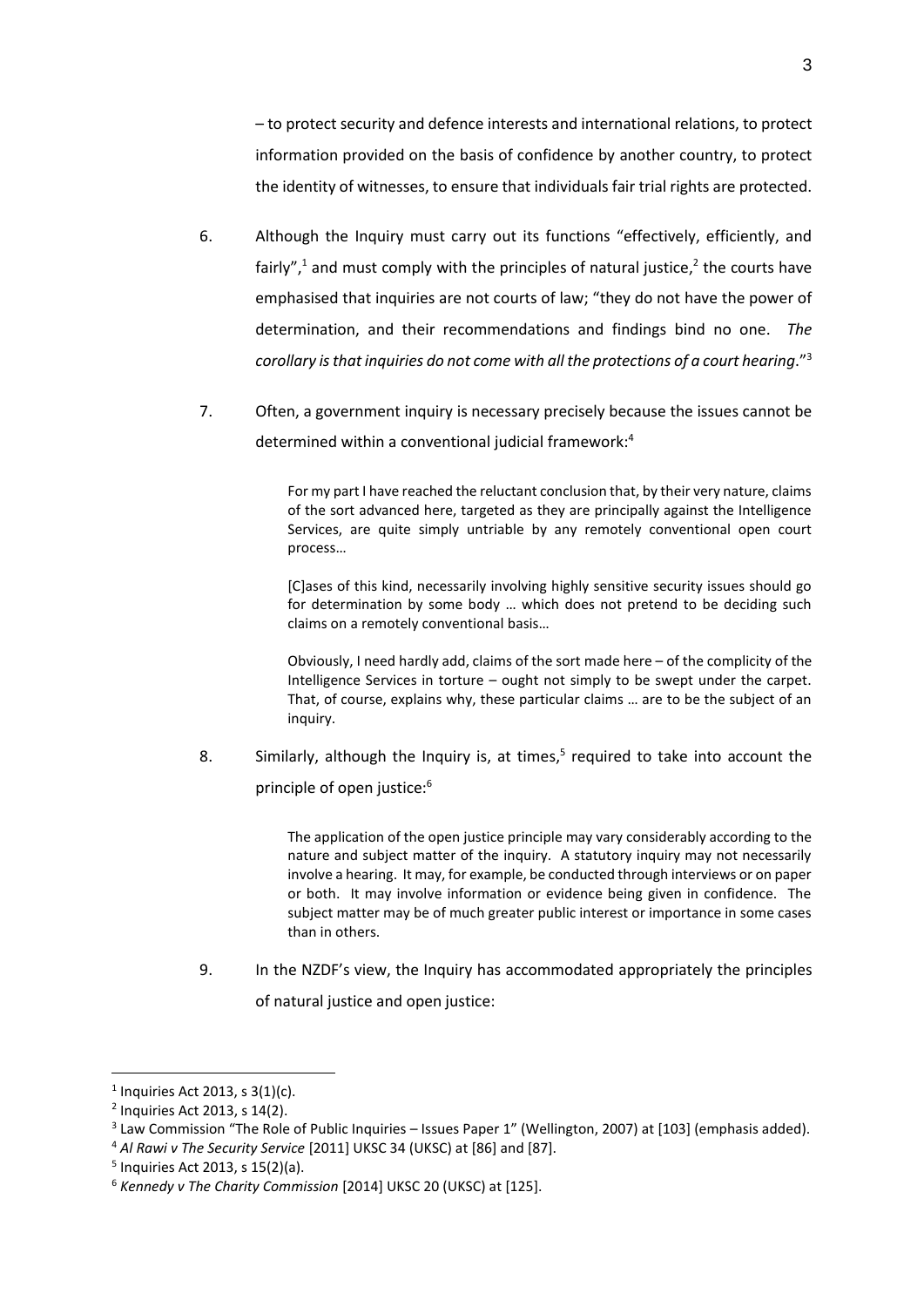- (a) although there is no right for core participants to receive information produced to the Inquiry, $7$  the Inquiry's draft protocol enables non-Crown core participants to receive certain information upon completion of the review procedure;
- (b) some of the evidence will be given in public session; $<sup>8</sup>$ </sup>
- $(c)$  although there is no right to cross-examination, $9$  the Inquiry has indicated that there may be circumstances in which cross-examination by core participants' counsel would be helpful, $10$  and, in all other cases, has made provision for core participants to "suggest topics to be pursued in questioning and suggest particular questions or sequences of questions to be put to particular witnesses"; $^{11}$
- (d) where material, adverse to the interests of a person or of an organisation emerges in the course of gathering evidence, the person/organisation will be given a summary of the relevant material and an opportunity to respond;<sup>12</sup>
- (e) where natural justice concerns do not specifically arise, participation will nevertheless be facilitated by the Inquiry by making available:
	- (i) some transcripts of evidence; $^{13}$
	- (ii) some summaries of evidence; $^{14}$
- (f) public hearings on discrete issues may be held.<sup>15</sup>

4

 $\overline{\phantom{a}}$  $<sup>7</sup>$  Inquiries Act 2013, s 22(1).</sup>

<sup>8</sup> Inquiry Minute No 4 at [90].

 $<sup>9</sup>$  Inquiries Act 2013, s 14(4)(f).</sup>

<sup>&</sup>lt;sup>10</sup> Inquiry Minute No 4 at [76].

<sup>&</sup>lt;sup>11</sup> Inquiry Minute No 4 at [77].

<sup>&</sup>lt;sup>12</sup> Inquiry Minute No 4 at [90].

<sup>&</sup>lt;sup>13</sup> Inquiry Minute No 4 at [90].

<sup>&</sup>lt;sup>14</sup> Inquiry Minute No 4 at [76].

<sup>&</sup>lt;sup>15</sup> Inquiry Minute No 4 at [81].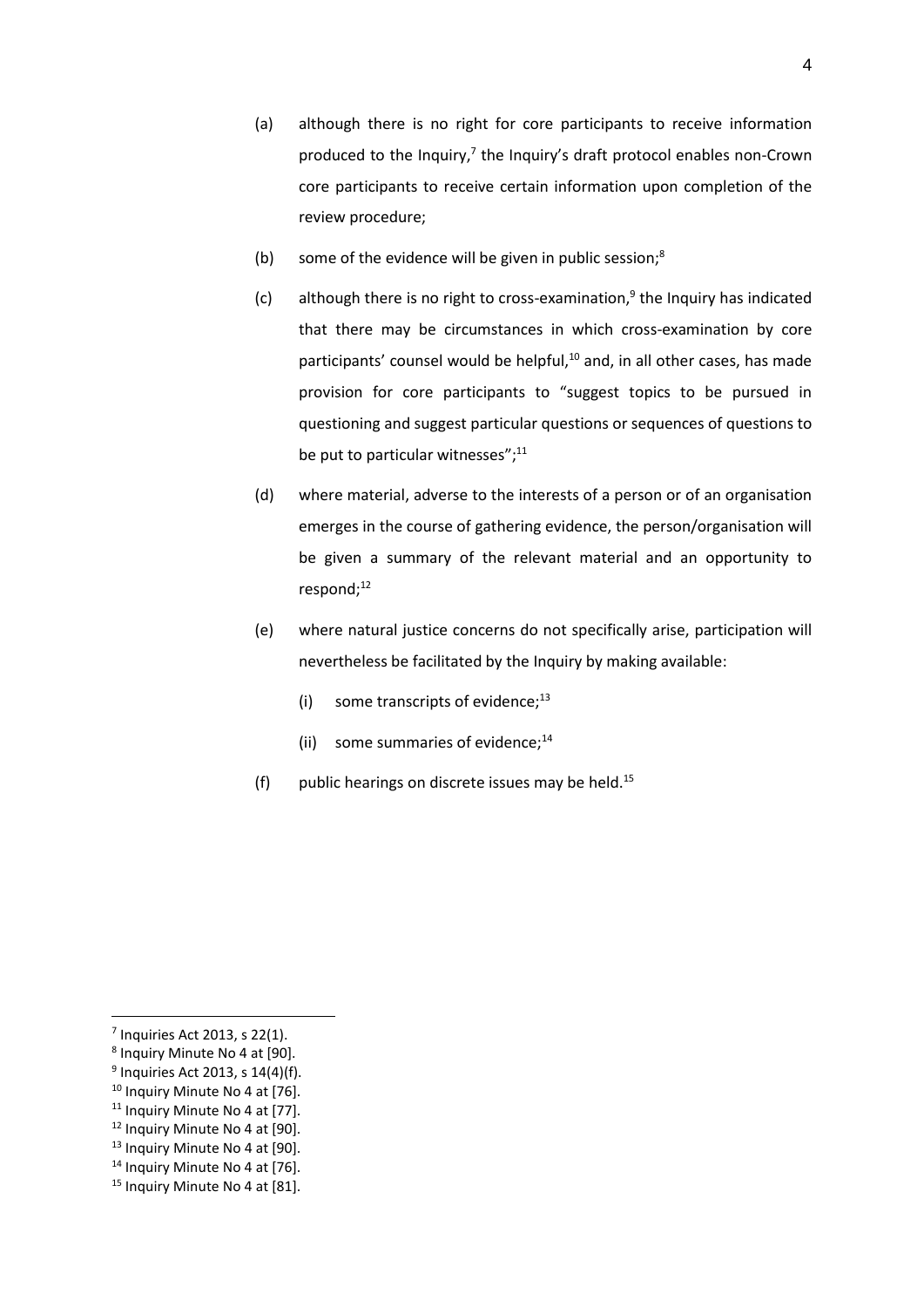## **Particular points that arise for NZDF**

#### **The draft protocol for the review of classified information**

- 10. The NZDF reiterates concerns raised in the Crown submissions about the Inquiry's draft protocol.<sup>16</sup> It adds the following points.
- 11. Core participants have no right to receive information produced to the Inquiry; rather, the Inquiry may, in its discretion, order a participant to disclose information to another participant.<sup>17</sup> There is no express guidance in the Inquiries Act 2013 as to how that discretion ought to be exercised.
- 12. The NZDF's view is that, as with all decisions relating to procedure, the starting point is that the Inquiry must comply with the principles of natural justice *and* the need to avoid unnecessary delay or cost. $18$  Additionally, in exercising its discretion to disclose information to other participants, the Inquiry may find the factors enumerated in s 15(2) to be useful.
- 13. The NZDF accepts that the Inquiry may have regard to the criteria in s 70 of the Evidence Act 2006.<sup>19</sup> However, with respect, the NZDF is concerned with the Inquiry's description that it has "the *power* under s 27 of Inquiries Act 2013 and s 70 of the Evidence Act 2006 to assess claims to withhold particular information from public and other disclosure."<sup>20</sup>
- 14. In the NZDF's view, s 27 of the Inquiries Act empowers a *participant* to invoke the s 70 immunity; a different power to the Inquiry's power in s 22 to require disclosure to other participants on appropriate terms and conditions. $^{21}$
- 15. The NZDF has not yet invoked the public interest immunity; it is committed to providing relevant information *to the Inquiry*. However, it asks the Inquiry to

**.** 

<sup>&</sup>lt;sup>16</sup> Summary of Crown submissions of 15 November 2018 at [55] to [58].

<sup>17</sup> Inquiries Act 2013, s 22(1).

<sup>18</sup> Inquiries Act 2013, s 14(2).

<sup>&</sup>lt;sup>19</sup> Draft Protocol at [12].

<sup>&</sup>lt;sup>20</sup> Draft Protocol at [2] (emphasis added); expressed also in Minute No 4 at [5](b); [21](b); and [25].

<sup>&</sup>lt;sup>21</sup> The exercise of the s 22 power would then be guided by the factors identified in ss 14 and 15 and in s 70 of the Evidence Act.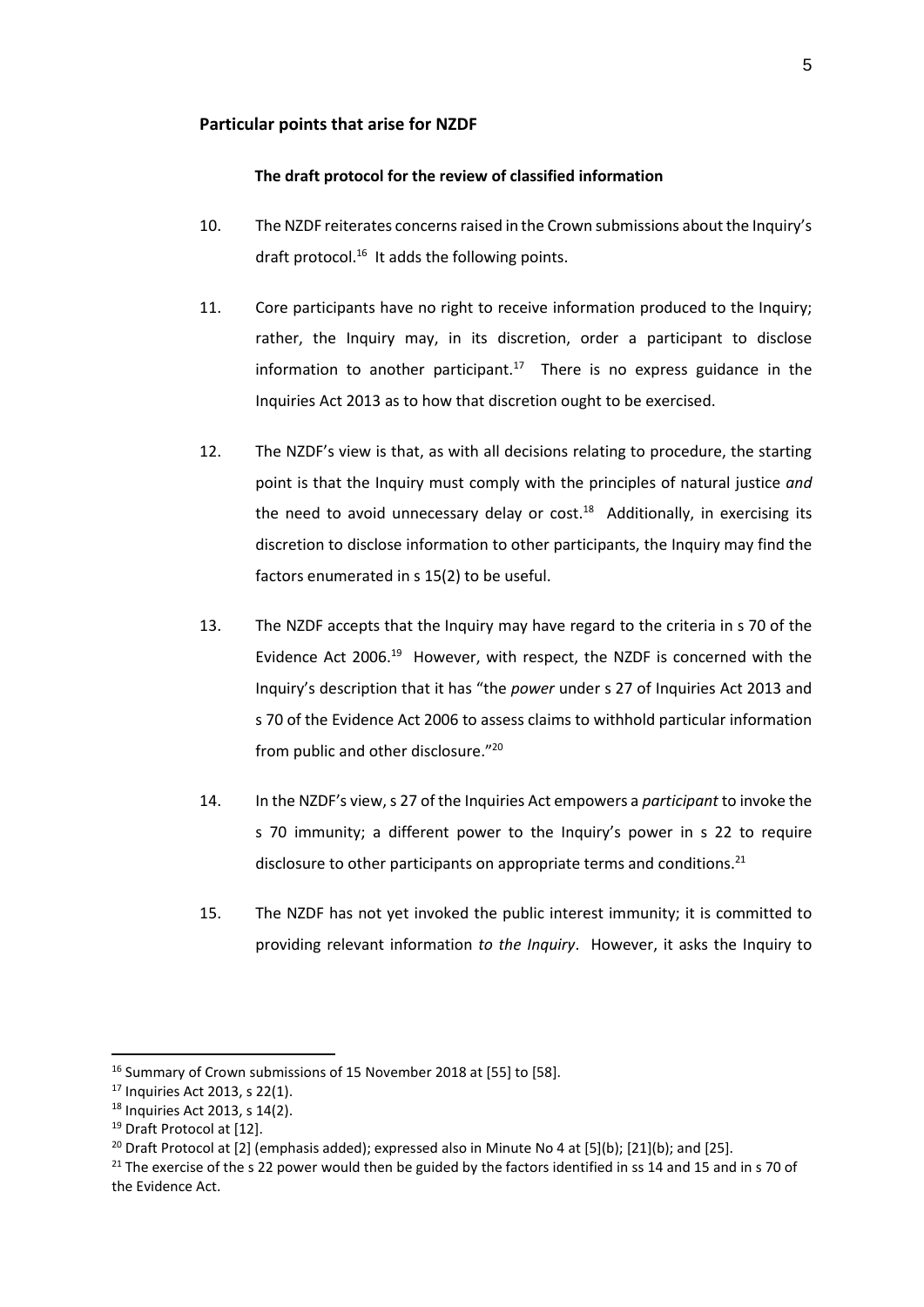exercise its powers under ss 15 and 22 in relation to material that should not, having regard to the s 15 criteria, be disclosed to other core participants.

- 16. In accordance with the Crown submissions, the NZDF's position is that Mr Keith's review should be confined to material which, on its face, ought to be disclosed to specific individuals in the interests of natural justice.<sup>22</sup>
- 17. When reviewing that subset of material, Mr Keith would consider whether the Crown has a justifiable reason for claiming confidentiality.<sup>23</sup> Provided that the Crown's need to withhold information from other core participants is expressed with due particularity, $24$  and its claim is made on a "cogent and specific factual basis",<sup>25</sup> the NZDF's position is that there is a "particularly strong"<sup>26</sup> argument for deference.
- 18. If Mr Keith considers that the Crown has a justified reason for claiming confidentiality, he will evaluate whether the public interest in disclosure outweighs the interest in maintaining the confidentiality, $27$  bearing in mind the Court of Appeal's view that "the public interest in national security *will seldom yield* to the public interest in the administration of civil justice". 28
- 19. The draft protocol envisages a document-by-document review. Once the Inquiry, with Mr Keith's assistance, has made a determination as to which documents (in whole, following redactions or by way of a summary) ought to be disclosed to core participants, the NZDF asks for an opportunity to evaluate and advise whether, viewed cumulatively, there is a risk arising out of the disclosure of the *bundle* of material.

1

<sup>&</sup>lt;sup>22</sup> Summary of Crown submissions of 15 November 2018 at [59].

<sup>&</sup>lt;sup>23</sup> Summary of Crown submissions of 15 November 2018 at [61.1].

<sup>24</sup> *Choudry v Attorney-General* [1999] 2 NZLR 582 (CA) at 596.

<sup>&</sup>lt;sup>25</sup> Draft Protocol at [7].

<sup>26</sup> *Choudry v Attorney-General* [1999] 2 NZLR 582 (CA) at 593.

<sup>&</sup>lt;sup>27</sup> Summary of Crown submissions of 15 November 2018 at [61.2].

<sup>28</sup> *Choudry v Attorney-General* [1999] 3 NZLR 399 (CA) at [19]; applied in *Dotcom v Attorney-General* [2017] NZHC 1621 at [41].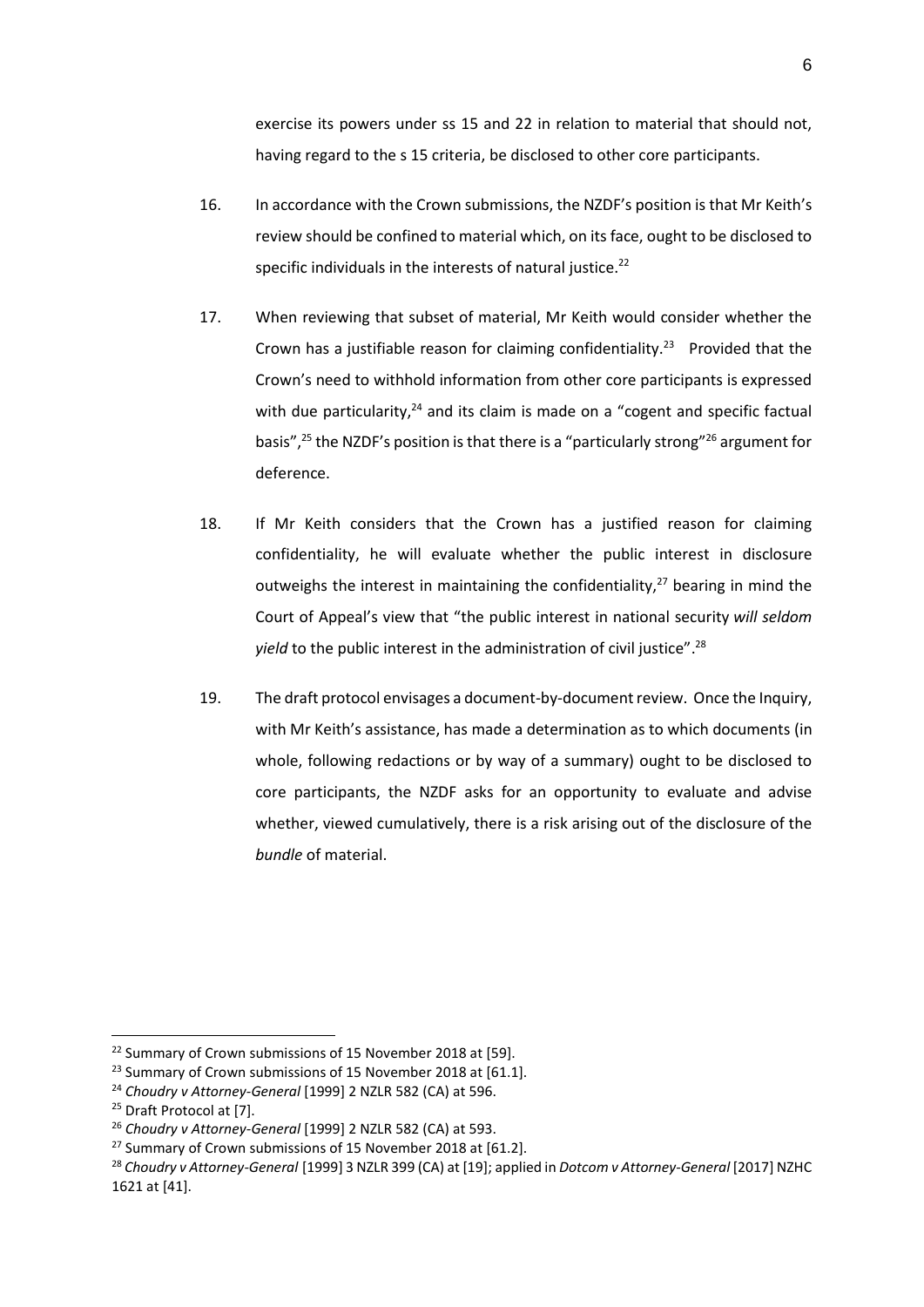- 20. The "jigsaw" or "mosaic" principle, upon which the NZDF relies, provides that seemingly benign pieces of information, when fitted together, may permit a comprehensive understanding of the information being protected.<sup>29</sup>
- 21. The Full Court of the Federal Court of Australia affirmed this principle as a basis for refusing to disclose information; the court explained that the reference to "mosaic" "is simply a description of the ordinary process by which inferences might be drawn from multiple sources of information".<sup>30</sup>
- 22. The "jigsaw effect" was acknowledged by the Court of Appeal in *Choudry*: 31

The Courts have recognised that an item of information, which by itself might appear to be innocuous, may, when considered with other information, prove damaging to national security interests.

23. The NZDF accepts that a mere assertion of the mosaic effect is not sufficient to prevent the disclosure of information that seems innocuous. Rather, that there would have to be an evidential basis for the claim.<sup>32</sup>

## **Protection of the identities of members of the NZSAS**

- 24. An important restriction on access that is sought by NZDF in this inquiry is the protection of the identities of members of the NZSAS. As explained in its memorandum to the Inquiry of 29 October 2018, the NZDF follows, for important reasons, a practice of protecting the identities and roles of individual members of the NZSAS and associated personnel, both past and present.
- 25. The practice is in line with that of international military special forces and has been adopted by the NZDF over the last, approximately, 30 years. Protection is provided on the basis that serving NZSAS members are not identified to external audiences by name, photograph, rank, service, occupation or trade.
- 26. The reason for the practice relates to the nature of duties undertaken by members of the NZSAS. It is a highly specialised capability which the New Zealand

**.** 

<sup>29</sup> *Attorney General of Canada v Commission of Inquiry into the Actions of Canadian Officials in Relation to Maher Arar* [2008] 3 FCR 248 (Federal Court) at [82].

<sup>30</sup> *Spencer v Commonwealth of Australia* [2012] FCAFC 169 (FCA) at [49].

<sup>31</sup> *Choudry v Attorney-General* [1999] 3 NZLR 399 (CA) at [23].

<sup>32</sup> *Attorney General of Canada v Commission of Inquiry into the Actions of Canadian Officials in Relation to Maher Arar* [2008] 3 FCR 248 (Federal Court) at [84].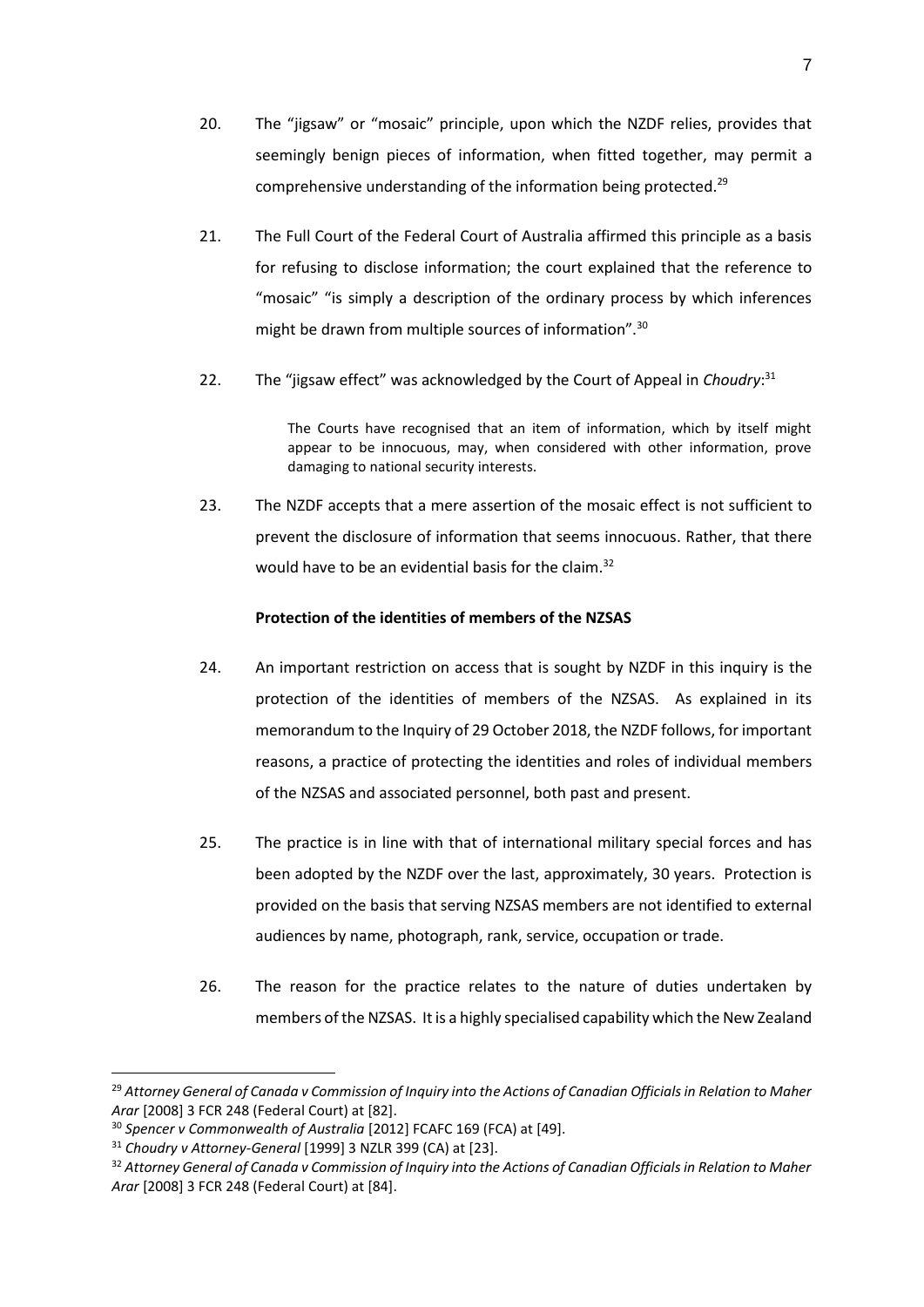government may use in relation to a broad range of domestic and offshore security issues. Its capabilities and operations, including its tactics, techniques and procedures, differ significantly from those of conventional forces. Its members often need to operate in an inconspicuous manner, including in advance parties and through covert and clandestine operations, which might be compromised if personnel are identifiable.

- 27. Members of the SAS understand, and expect, that their identities will be accorded the greatest degree of protection possible by the New Zealand Government and they are, themselves, expected to minimise any risk of disclosure of their own identities and their involvement with special forces.
- 28. The protection afforded derives from the same principles that underlie the New Zealand Government's Protective Security Requirements given the adverse effects that disclosure might have on New Zealand's national interests. Different justifications for protection attract different classifications. For example, endangering the safety of a person is regarded as 'sensitive', while serious damage to operational effectiveness, security, or relations with friendly governments – for example, through revealing a covert or clandestine operation – is regarded as 'secret'.
- 29. New Zealand's national interests are engaged because disclosure of the identities of NZSAS members have the ability to damage – potentially seriously – the operational effectiveness and safety of New Zealand forces, valuable security and intelligence operations and relations with partner governments.
- 30. Further, the safety of the individuals and their families is of the utmost concern to the NZDF in the context of this Inquiry. The NZSAS and associated personnel have, or have had, responsibilities relating to counterterrorism and the combating of extremism and so the personnel and their families, if their identities are known, are regarded as being likely targets for exploitation. Furthermore, revelation of their identity has the potential to cause threats to their personal safety and wellness, including through harassment, targeting, discrimination and bullying which can take place in social, educational and other contexts.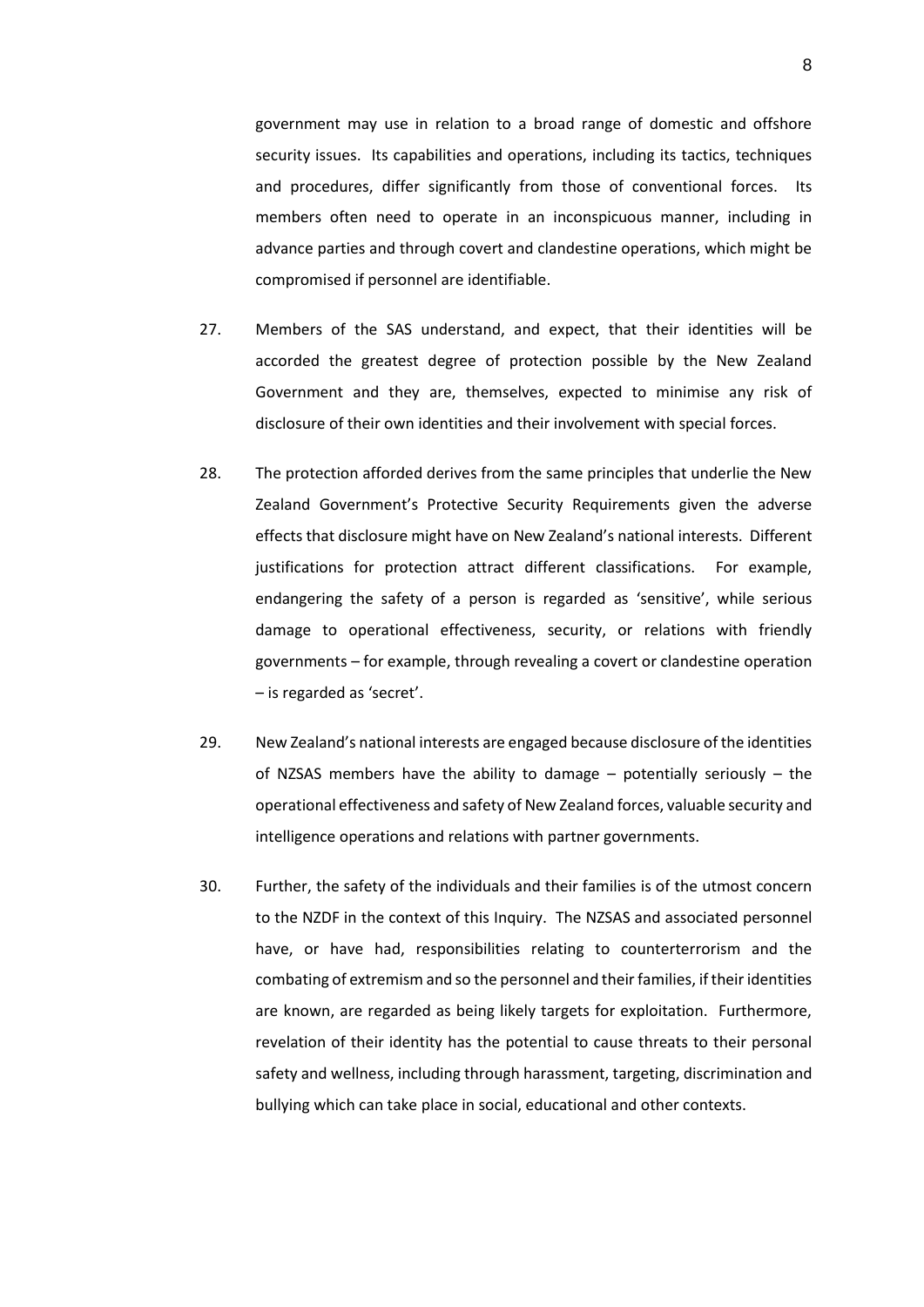31. NZDF says that the s 15 considerations are able to be applied to enable the identities of members of NZSAS and associated personnel to be protected.

## **Provision of information to the Inquiry**

- 32. The NZDF has been providing items of material (a term which includes documents, images, maps and videos) to the Inquiry that falls within the scope of the Inquiry's Terms of Reference on an ongoing basis. It is committed to providing all of the relevant material that holds to the Inquiry.
- 33. In identifying and providing material to the Inquiry, the NZDF is not endeavouring to filter the information in any way. Its approach is simply to identify material that falls within the terms of the Inquiry's Terms of Reference and to deliver it to the Inquiry as promptly as it can.<sup>33</sup>
- 34. The NZDF is using specialist researchers within its Special Inquiry Office to research, identify and collate material for the Inquiry. Their work has required them to review multiple filing and record systems used by personnel in different international locations who have been involved with potentially relevant events at strategic, tactical and operational levels from 2009 to the present day. The process that has been used can be described more fully in the following way:
	- (a) In order to maintain consistency and integrity in the handling of data and information, a framework has been developed within the Special Inquiry Office to describe the way in which material is to be explored, discovered, considered and catalogued.
	- (b) The framework has been supplemented with a brief for research team staff (both permanent or temporary) to enable them to understand what is required from the researchers, how the daily work is to be undertaken and the research standards that are expected in order to maintain consistency and integrity.
	- (c) Following an initial exploration of potential material across databases by individuals within the Special Inquiry Office, it was realised that

**.** 

<sup>33</sup> The November 2016 earthquake and the subsequent demolition of NZDF's headquarters building in Wellington has had an adverse impact on the pace at which NZDF has been able to identify and retrieve some of the documents.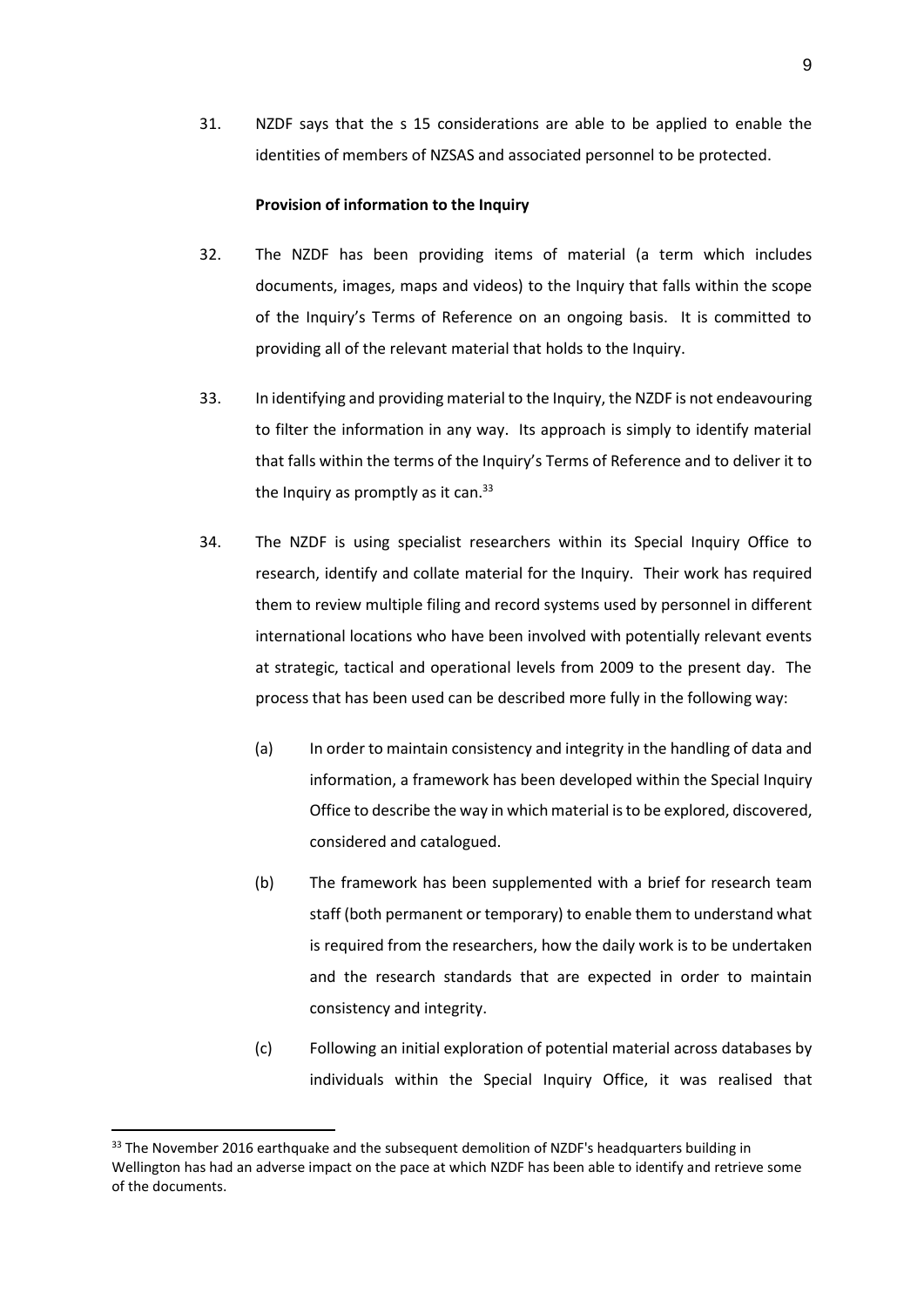potentially available data could not properly be identified and retrieved in this way and that information retrieval software would be needed. Once the software was chosen and installed, all material was scanned in a digital format so that clusters of keywords could be applied to determine whether the material had the potential to fall within the scope of the Inquiry's Terms of Reference.

- (d) The approach to keyword searching has been designed to reduce the inclusion of unnecessary documents but without giving rise to a risk of under-disclosure.
- (e) Material identified by the software is then reviewed by the researchers for completeness, duplication and potential relevance.
- (f) Documents identified as being potentially relevant are then reviewed for authorship  $-$  as the NZDF is providing documents authored by its members or for which it is responsible on the understanding that other Crown agencies will provide documents authorised by their personnel.
- (g) Material identified as being potentially relevant is reviewed, also, to determine whether or not it contains information provided in confidence by one of New Zealand's international partners. This is an important consideration for the NZDF, which relies on the provision to it of a significant quantity of operational and military-related information from its international partners on the basis of an understanding with those partners that the information will be treated with the utmost confidence. The importance of the relationship between the NZDF and New Zealand's international partners is such that consents from those partners are obtained by NZDF in order for material of this sort to be provided to the Inquiry.
- (h) Material is then indexed and catalogued and provided to the Inquiry. NZDF has been undertaking this work on a continuing basis and information is being provided to the Inquiry as it becomes available.
- 35. This process has been applied by the NZDF Special Inquiry Office researchers and other personnel in relation to over 80,000 items of material on the following basis: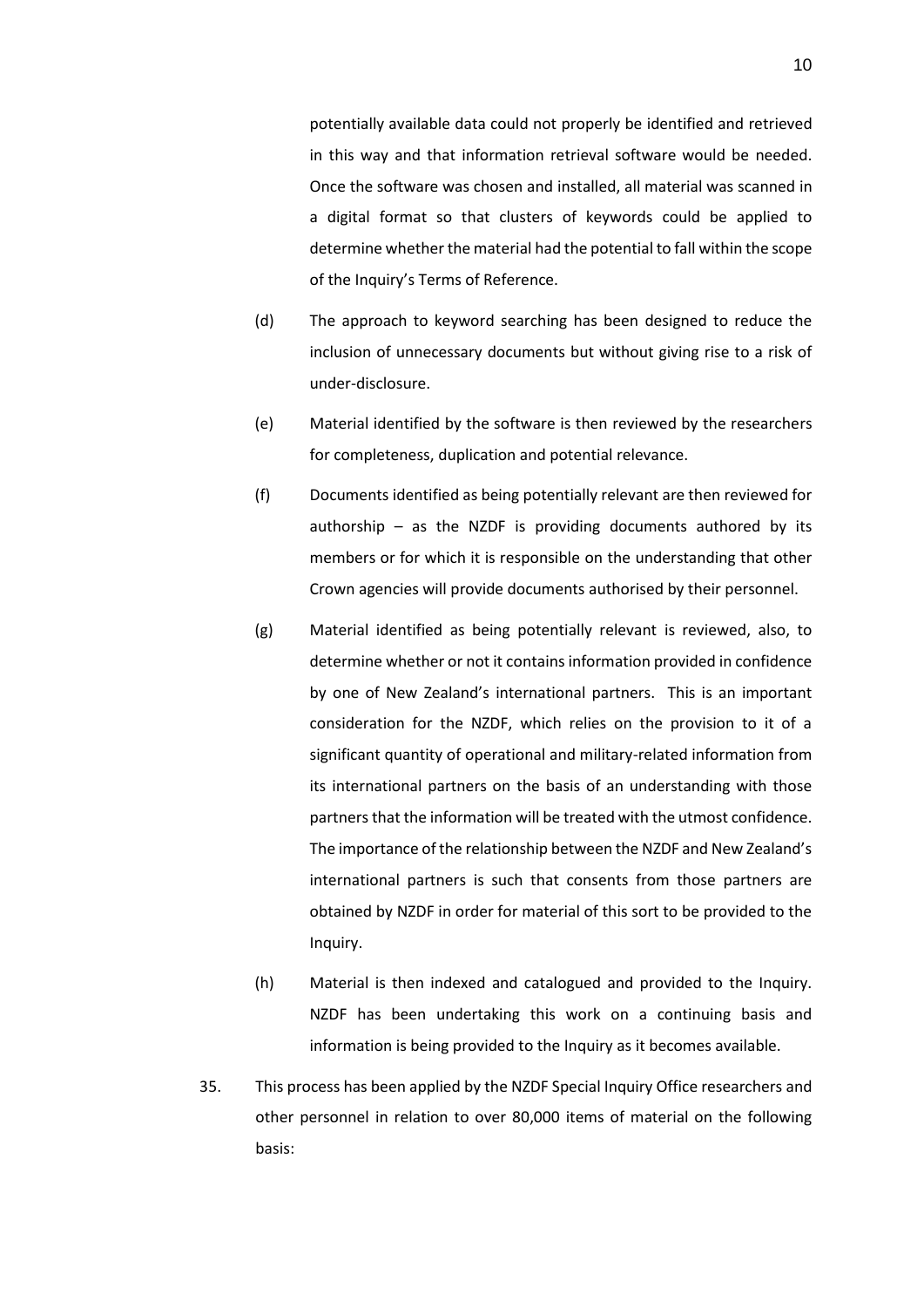- (a) In the first place, a total of approximately 1,000 paper documents were examined (archived paper documents owned by NZDF or owned by another New Zealand agency) of which 248 were considered to be potentially relevant and were scanned electronically.
- (b) The scanned documents were added to other electronic files obtained by the Special Inquiry Office - for a range of records and from a range of locations - to create a data source of 80,565 items of material (from NZDF sources, New Zealand and international agencies and other nations) that had the potential to be relevant to the Terms of Reference.
- (c) This figure was reduced by 63,100 items of material which were considered to be irrelevant to the Inquiry; primarily digital map sheets and other GIS data documents which formed part of the material contained in a hard drive received from Headquarters Joint Forces NZ.
- (d) This leaves a balance of approximately 17,400 items<sup>34</sup> from a range of sources including NZDF, New Zealand agencies and international partners and organisations including NATO, ISAF and the US.
- (e) Of this figure, to date, 1,639 items have been examined for potential relevance under the Terms of Reference and have been catalogued. Of those 1,639 items, 1,127 are authored by NZDF. Of those 1,127 documents, the Inquiry has, to date, received 324 documents, on a digital CD and in hard copy.
- (f) An electronic assessment of the data pool of 17,400 items indicates that approximately 3,100 items are likely to be owned or authored by parties other than the NZDF. Those items are awaiting approval for disclosure to the Inquiry by their owners. To date, 512 items of the 3,100 items have been examined and catalogued by NZDF.
- (g) This leaves approximately 13,700 items of material that have yet to be examined by NZDF.<sup>35</sup>

1

<sup>&</sup>lt;sup>34</sup> These items include multiple drafts, copies or substantially similar items or incomplete items such that the items to be provided to the Inquiry will be materially less than that.

 $35$  The 13,700 figure has been determined by subtracting the NZDF authored and catalogued figure (1127) and the unexamined portion of the non-NZDF authored objects (2588) from the balance of 17,400 documents.